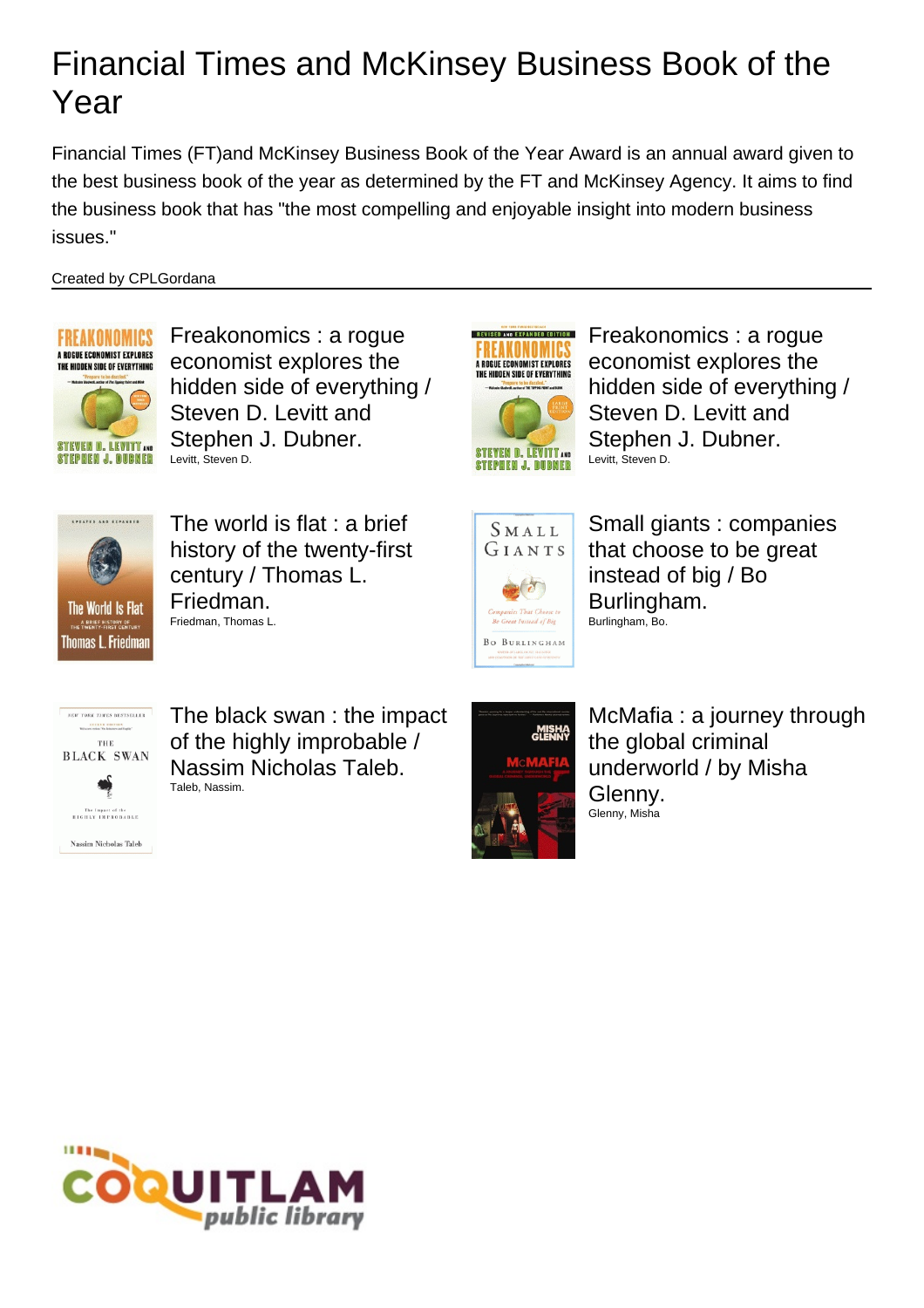Financial Times (FT)and McKinsey Business Book of the Year Award is an annual award given to the best business book of the year as determined by the FT and McKinsey Agency. It aims to find the business book that has "the most compelling and enjoyable insight into modern business issues."

#### Created by CPLGordana



The snowball : Warren Buffett and the business of life / Alice Schroeder. Schroeder, Alice.



The art of choosing / Sheena Iyengar. Iyengar, Sheena.



The big short : inside the doomsday machine / Michael Lewis. Lewis, Michael (Michael M.)



Fault lines : how hidden fractures still threaten the world economy / Raghuram G. Rajan. Rajan, Raghuram.



Too big to fail : the inside story of how Wall Street and Washington fought to save the financial system from crisis-- and themselves / Andrew Ross Sorkin. Sorkin, Andrew Ross.



Willful blindness : why we ignore the obvious at our peril / Margaret Heffernan. Heffernan, Margaret, 1955-

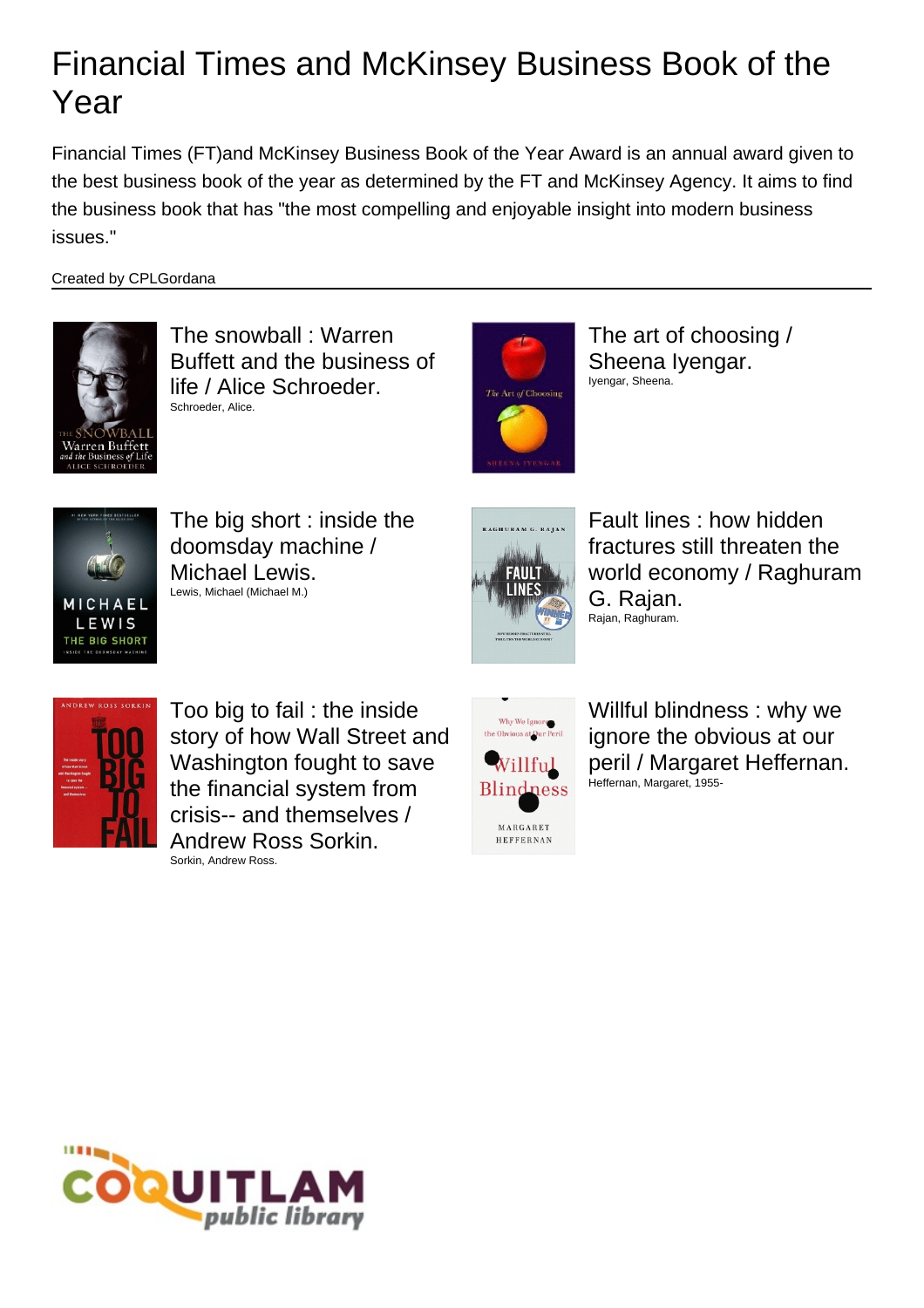Financial Times (FT)and McKinsey Business Book of the Year Award is an annual award given to the best business book of the year as determined by the FT and McKinsey Agency. It aims to find the business book that has "the most compelling and enjoyable insight into modern business issues."

#### Created by CPLGordana



The hour between dog and wolf : risk-taking, gut feelings and the biology of boom and bust / John Coates. Coates, John M.



Big data : a revolution that will transform how we live, work and think / Viktor Mayer-Schönberger and Kenneth Cukier. Mayer-Schönberger, Viktor.



Lean in [sound recording] : [women, work, and the will to lead] / Sheryl Sandberg. Sandberg, Sheryl.



Lean in : women, work, and the will to lead / Sheryl Sandberg with Nell Scovell. Sandberg, Sheryl.



The everything store : Jeff Bezos and the age of Amazon / Brad Stone. Stone, Brad, author.



Creativity, Inc. : overcoming the unseen forces that stand in the way of true inspiration / Ed Catmull with Amy Wallace. Catmull, Edwin E., author.

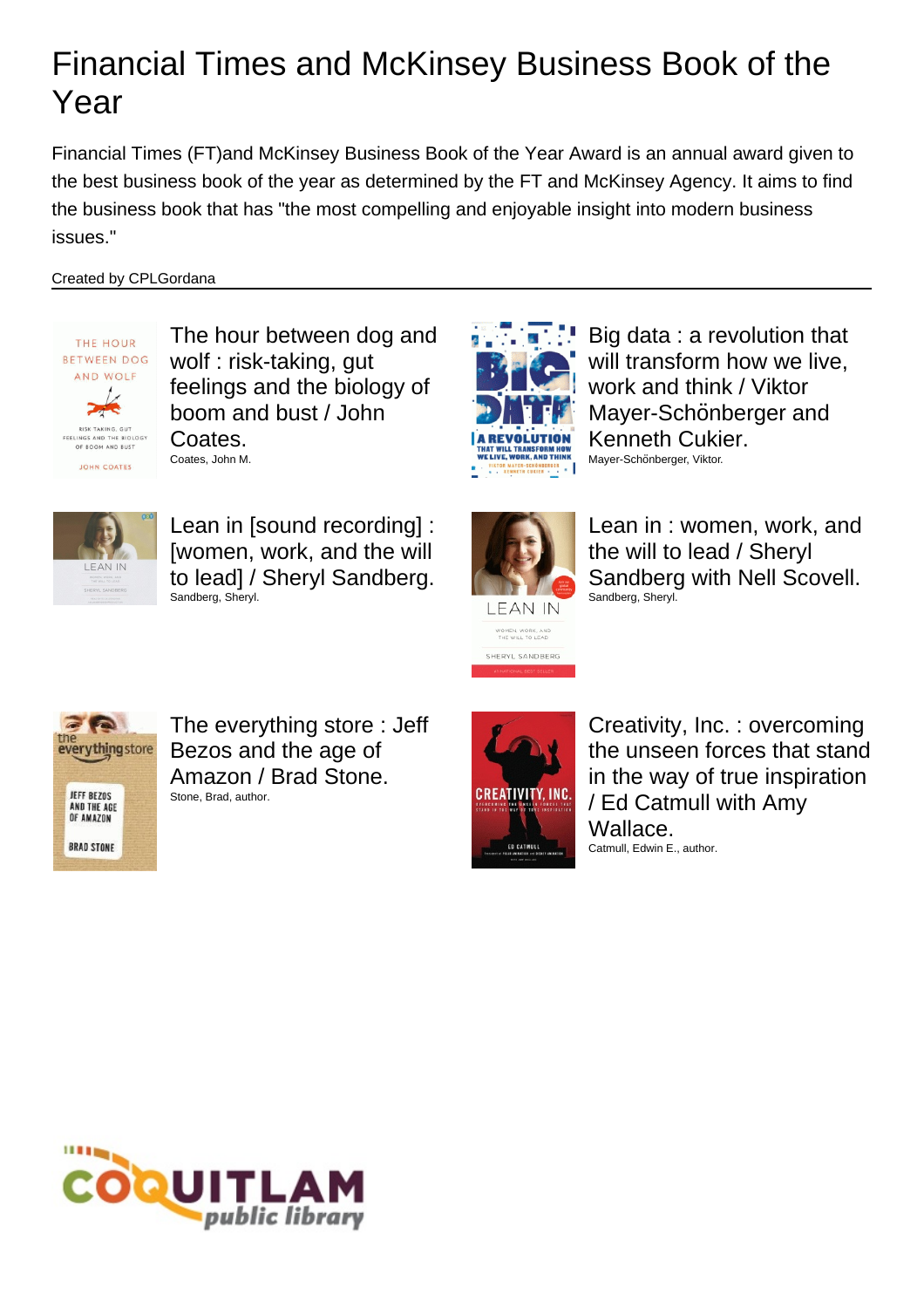Financial Times (FT)and McKinsey Business Book of the Year Award is an annual award given to the best business book of the year as determined by the FT and McKinsey Agency. It aims to find the business book that has "the most compelling and enjoyable insight into modern business issues."

Created by CPLGordana



The one device : the secret history of the iPhone / Brian Merchant. Merchant, Brian, author.



Bad Blood [electronic resource] : Secrets and Lies in a Silicon Valley Startup/ Carreyrou, John. Carreyrou, John.



Bad blood : secrets and lies in a Silicon Valley startup / John Carreyrou. Carreyrou, John, author.



KOCHLAND

THE SECRET HISTORY OF **KOCH INDUSTRIES** 

Bad blood : secrets and lies in a Silicon Valley startup / John Carreyrou. Carreyrou, John, author.



New power : how power works in our hyperconnected world--and how to make it work for you / Jeremy Heimans & Henry Timms. Heimans, Jeremy, author.

AND CORPORATE POWER IN AMERICA **CHRISTOPHER LEONARD**  Kochland : the secret history of Koch Industries and corporate power in America / Christopher Leonard. Leonard, Christopher, 1975- author.

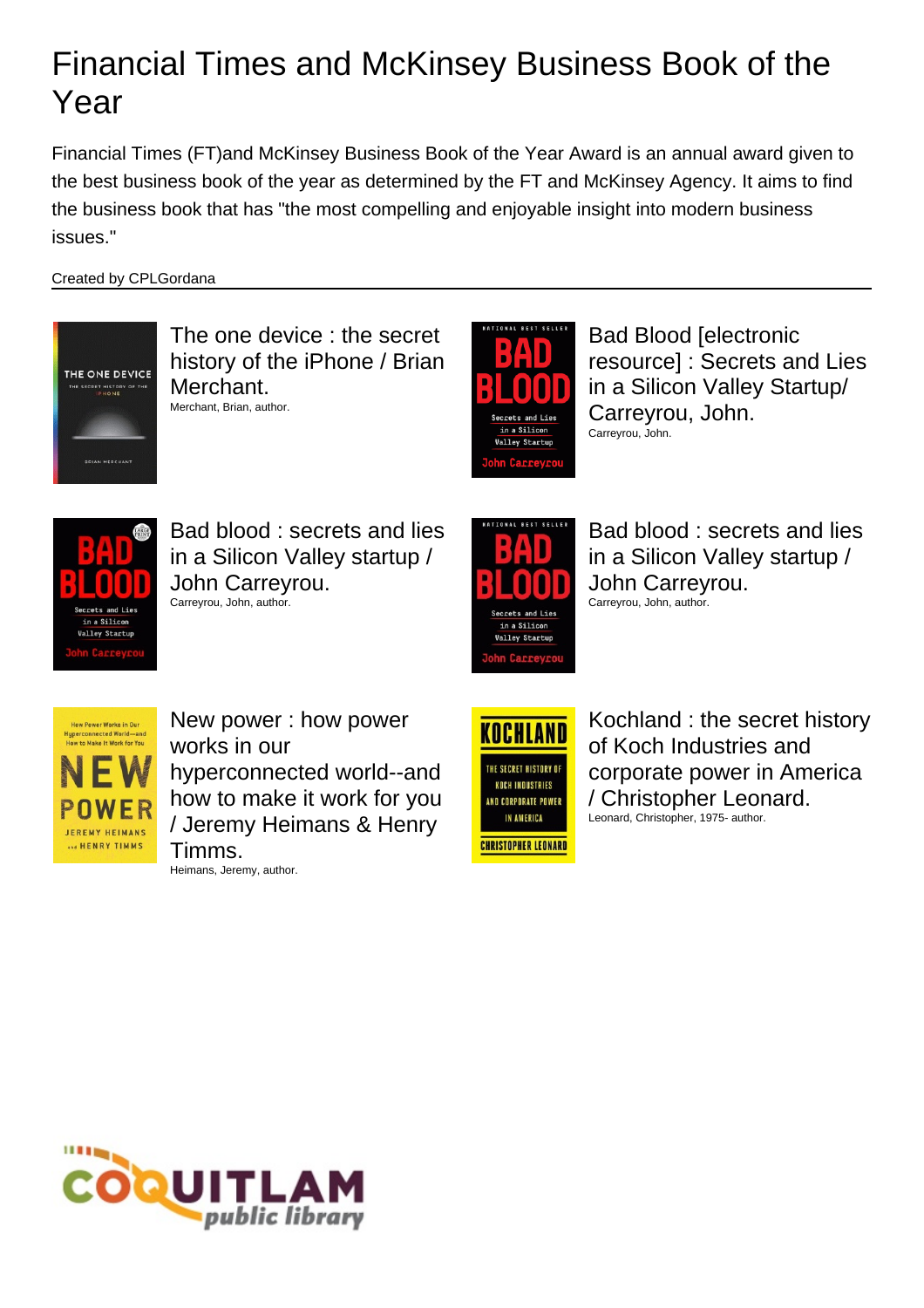Financial Times (FT)and McKinsey Business Book of the Year Award is an annual award given to the best business book of the year as determined by the FT and McKinsey Agency. It aims to find the business book that has "the most compelling and enjoyable insight into modern business issues."

#### Created by CPLGordana



The age of surveillance capitalism Zuboff, Shoshana,



The Man Who Solved the Market [electronic resource] : How Jim Simons Launched the Quant Revolution/ Zuckerman, Gregory. Zuckerman, Gregory.



The man who solved the market : how Jim Simons launched the quant revolution / Gregory Zuckerman. Zuckerman, Gregory, author.



No filter : the inside story of Instagram / Sarah Frier. Frier, Sarah, author.



No rules rules : Netflix and the culture of reinvention / Reed Hastings and Erin Meyer. Hastings, Reed, 1960- author.



No rules rules : Netflix and the culture of reinvention / Reed Hastings and Erin Meyer. Hastings, Reed, 1960- author.